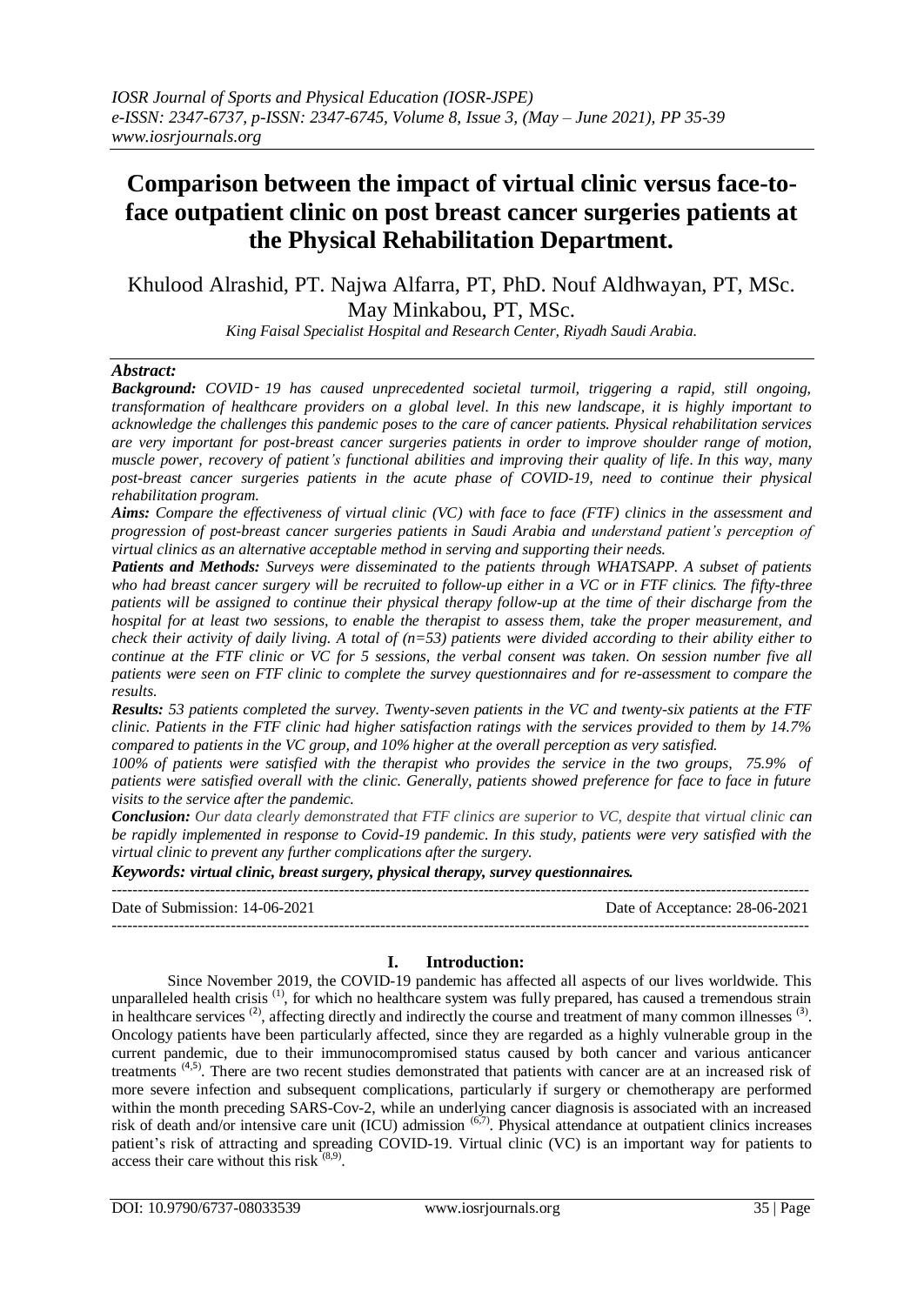Additionally, virtual clinics are not a new concept. There are reports which indicate that virtual clinics may have begun in the 1950's <sup>(10)</sup>, with the popularity of telehealth as it is known today beginning to grow in the 1970's <sup>(11)</sup>. The definition of a virtual clinic is a planned contact by a healthcare professional with a patient for the purposes of clinical consultation, assessment, monitoring/management of healthcare conditions, provision of advice, and/or treatment planning. A virtual consultation can be delivered via telephone and/or video ensuring the use of approved, secure technology. Providers should ensure that virtual clinics are only used for tasks that are clinically appropriate for delivery through this medium and do not compromise patient care <sup>(9)</sup>.

#### *Rationale of the Study*

As physiotherapists working with female post breast cancer surgeries patients at King Faisal Specialist Hospital and Research Center (KFSH&RC) Riyadh, Saudi Arabia our main concern is to provide a high quality of care for this group of patients. This concern stimulated our interest in helping them during the pandemic in a safe way by introducing the VC and compare their impact on patients Versus the face to face (FTF) clinics. However, to date, no research has been published which has compared the impact of VC versus FTF outpatient clinics on post breast cancer surgeries patients in the physical rehabilitation field in Saudi Society. Information for the study will be collected using survey questionnaires.

**Methodology:** Prospective study.

#### **II. Methods:**

The objective of this prospective study was to compare the potential benefits and drawbacks of a VC system versus FTF clinics at the Physical Rehabilitation Department at KFSH&RC – Riyadh, Saudi Arabia. Metrics included the following: (1) prospective patient attitudes to the concept of VC; (2) a description of the efficiency of FTF outpatient care as compared with VCs in terms of patients meet their needs; and efficiency of treatment methods. A survey was drafted with 10 questions [\(Appendix](https://periop.jmir.org/2020/1/e12491/#app1) 1). Questions 1-2 demographic data, question 3 if the patient used VC before or not, questions 4-5 about the quality of VC technical issues, question 6 rating the therapist attitude and behavior, question 7 &8 the patient perspective about this technology, and Question 9&10 to rate the care of the physical therapy through VC, with the space at the end of the survey for patients to give their opinion. The modification was organized to other survey questionnaires that were distributed to the patient who attended the FTF clinic such as erased the questions about the quality of VC technical issues.

Patient satisfaction was assessed with the use of ordinal questions, i.e., answers were given on a Likert scale from 1(strongly agree) to 5 (strongly disagree). Surveys were disseminated to the patients through WHATSAPP. A subset of patients who had breast cancer surgery will be recruited to follow-up either in a VC or in FTF clinic. The fifty-three patients will be assigned to continue their physical therapy follow-up at the time of their discharge from the hospital for at least two sessions, to enable the therapist to assess them, take the proper measurement, and check their activity of daily living. Patients were divided according to their ability either to continue at the FTF clinic or VC, total (n=53). For the total of 5 sessions, on session number five all the patients were seen at the FTF clinic to complete the survey questionnaires and for re-assessment to compare the results.

#### **2.1- Sample Size/ Inclusion and exclusion criteria:**

Sample size was 53 women with main age of 45.8 years old. Inclusion criteria were female who undergone breast cancer surgeries, at any stage of cancer treatment, had strong Wi-Fi connections at home. Exclusion criteria were female with visual and speech deficit, neurological disorders, no/poor Wi-Fi connection at home.

# **III. Results:**

A total of 53 patients were recruited for this study, all of them were eligible for inclusion. After the verbal consent was obtained, 27 were selected to VC follow-up and 26 to FTF outpatient clinic depending on their ability either to continue at the FTF clinic or VC at that time.

The virtual clinic was conducted successfully with 27 patients as well as the FTF clinic with 26 patients. Twenty-two patients participated at the virtual clinic before this experience while five of them this was their first experience. Patients in the FTF clinic had higher satisfaction ratings with services provided to them by 14.7%, and 10% higher at the overall perception as very satisfied. While had equal therapist rating 100% very satisfied with the therapist service. The VC group rated the quality of VC technical issues as 83.4% very satisfied, 7.4% good, 1.8% poor, and 7.4% terrible. The patient's perspective about this technology were 81.5% very satisfied,7.4% good, 3.7% average, 3.7%poor and 3.7% terrible. Rated the care of the physical therapy through VC and recommended it to others 75.9% very satisfied, 7.5% good, and 7.5% average, 3.6% poor, and 5.5% terrible. See Table 1&2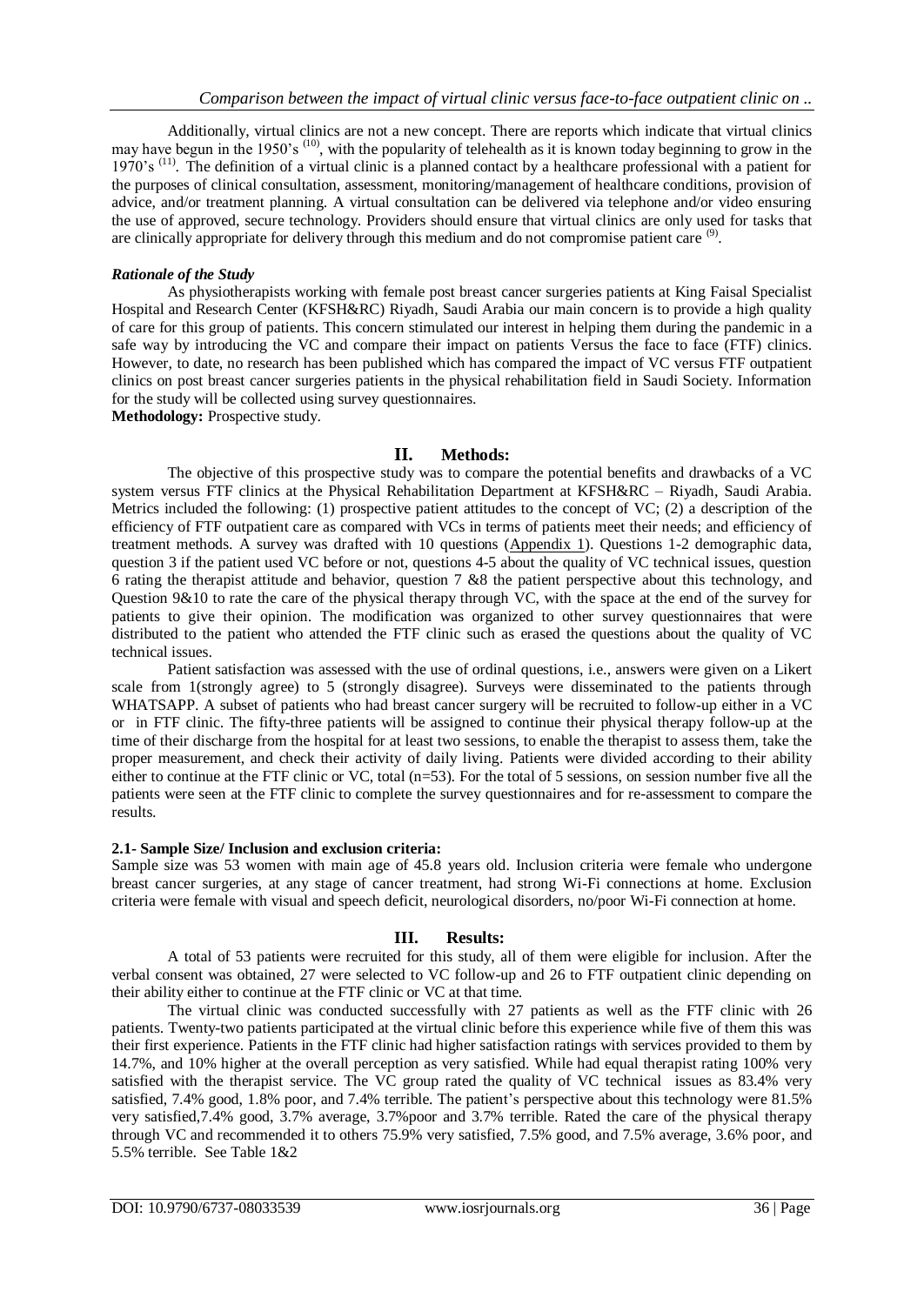| $\frac{1}{2}$ and $\frac{1}{2}$ and $\frac{1}{2}$ are $\frac{1}{2}$ and $\frac{1}{2}$ are $\frac{1}{2}$ and $\frac{1}{2}$ are $\frac{1}{2}$ and $\frac{1}{2}$ are $\frac{1}{2}$ and $\frac{1}{2}$ are $\frac{1}{2}$ and $\frac{1}{2}$ are $\frac{1}{2}$ and $\frac{1}{2}$ are $\frac{1}{2}$ a |           |      |         |      |          |      |
|-----------------------------------------------------------------------------------------------------------------------------------------------------------------------------------------------------------------------------------------------------------------------------------------------|-----------|------|---------|------|----------|------|
|                                                                                                                                                                                                                                                                                               | $1 =$     | $2=$ | $3=$    | $4=$ | $5=$     | $6=$ |
|                                                                                                                                                                                                                                                                                               | Excellent | Good | Average | Poor | Terrible | N/A  |
| $3-$<br>Are you satisfied with the services<br>provided by the physical virtual clinic?                                                                                                                                                                                                       | 22        |      |         |      |          |      |
| <b>Audio Quality</b><br>4-                                                                                                                                                                                                                                                                    | 22        | 3    |         |      |          |      |
| $5 -$<br>Video quality                                                                                                                                                                                                                                                                        | 23        |      |         |      | ◠        |      |
| Therapist rating<br>$6 -$                                                                                                                                                                                                                                                                     | 27        |      |         |      |          |      |
| $7 -$<br>Ease of using technology.                                                                                                                                                                                                                                                            | 22        | ↑    |         |      |          |      |
| $8-$<br>Would you use it again?                                                                                                                                                                                                                                                               | 19        | ↑    |         |      |          |      |
| $9-$<br>From your experience. Do you<br>recommend Virtual physical therapy to others?                                                                                                                                                                                                         | 21        |      |         |      |          |      |
| Overall perception, virtual physical<br>$10-$<br>therapy clinic met all needs. e.g. Designed<br>goals, verbal education is given, and satisfaction<br>overall.                                                                                                                                | 23        |      |         |      |          |      |

|  | Table 1: The survey questionnaires for VC. |  |  |
|--|--------------------------------------------|--|--|
|  |                                            |  |  |

| <b>Table 2.</b> The survey questionmanes for the actual chilic. |           |      |         |      |          |      |
|-----------------------------------------------------------------|-----------|------|---------|------|----------|------|
|                                                                 | $=$       | $2=$ | $3=$    | $4=$ | $5=$     | $6=$ |
|                                                                 | Excellent | Good | Average | Poor | Terrible | N/A  |
| $3-$<br>Are you satisfied with the services                     | 25        |      |         |      |          |      |
| provided by the physical therapy at the actual clinic?          |           |      |         |      |          |      |
| Therapist rating<br>4-                                          | 26        |      |         |      |          |      |
| Explanation of the physical therapy goals.<br>$5 -$             | 25        |      |         |      |          |      |
| Benefit derived from PT treatment.<br>$6-$                      | 24        |      |         |      |          |      |
| $7 -$<br>Educational materials are given. The                   | 24        | 2    |         |      |          |      |
| instructions were helpful.                                      |           |      |         |      |          |      |
| Overall, I was satisfied with my<br>$8-$                        | 26        |      |         |      |          |      |
| experience with physical therapy                                |           |      |         |      |          |      |

**Table 2:** the survey questionnaires for the actual clinic.

Additionally, there were lots of excellent comments added from the two groups about the therapists who provided the service such as "very helpful therapist, excellent service and the therapist is very keen to explain the idea and to make sure that we understood it well, the therapist added a lot of effort to support the patient during the treatment journey, virtual clinic saving their time, virtual clinic beyond their expectations, the therapist is very patient, the virtual clinic is an excellent experience, only two out of 27 who attended the virtual clinic mentioned that the virtual clinic is good during the pandemic rather than that they prefer FTF clinic". In conclusion, the virtual clinic had a high satisfaction score during the pandemic; however, beyond the Covid-19 pandemic virtual clinic would be preferred less than a FTF clinic. Furthermore, some of the patients reported that due to the current Covid-19 pandemic, the majority of the cancer patient's post-surgery have seen face to face health checks changed or suspended to reduce the risk of infection from the virus, which might lead to deterioration in the patient's condition, which could be reduced by introducing virtual clinic as a tool at this time of crisis. Specifically, in breast cancer, the early intervention and forward-facing models of physical therapy have proven to be effective in the reduction of post-operative breast cancer complications, and the experience of this study at KFSH&RC – Riyadh, Saudi Arabia showed it is possible to implement this model in the case of virtual clinic rehabilitation.

This study provided an overview of some of the potential reasons for high satisfaction among patients which included the following: reduce travel times, reduce waiting times, and reduce impact of travel on symptoms. Common reasons for poor satisfaction included the following: variable sound and picture quality, low confidence levels with using the technology.

# **IV. Discussion:**

The virtual clinic communicated as an important way to manage patients during the Covid-19 pandemic by the leadership team at the organization. That goes in line with Greenhalgh et al (8) found that videoconferencing consultations appeared to work better when the patient is at high risk of infection, and when the patient and clinician knew each other, and found that the most challenging issue was the technical difficulties. The implementation of VC required a dedicated multidisciplinary team, expertise in information technology, and well-trained clinical staff. According to our experience as physical therapists at KFSH&RC – Riyadh, Saudi Arabia, this is the first study on VC implantation across Saudi Arabia organizations. The finding of this study will be of interest to healthcare organizations looking to optimize their services by adding option of VCs to patient during crisis times or for patient facing difficulties to attend face to face clinics for any reason.

Future research studies evaluating the effectiveness and acceptability of VCs are required, particularly as service returns to a "new normal" after Covid-19.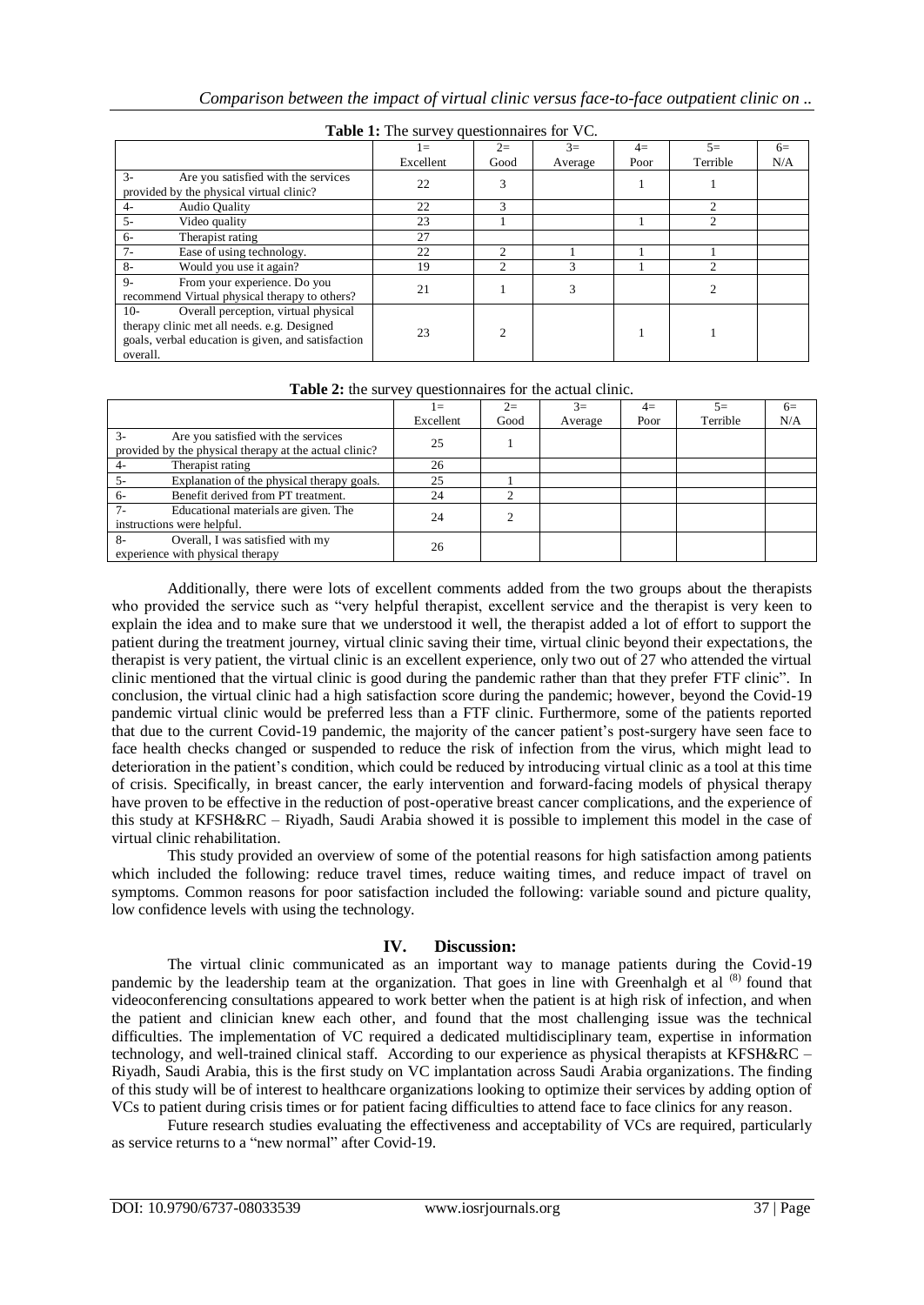#### **V. Conclusion:**

This study demonstrated that virtual clinic can be rapidly implemented in response to Covid-19 and that they are largely acceptable. Further initiatives are required to support clinically appropriate and acceptable virtual clinics beyond Covid-19.

## **References:**

- [1]. Ahmad A, Mueller C and Tsamakis K: Covid-19 pandemic: A public and global mental health opportunity for social transformation? BMJ. 369:m13832020. View Article : Google Scholar : PubMed/NCBI
- [2]. Docea AO, Tsatsakis A, Albulescu D, Cristea O, Zlatian O, Vinceti M, Moschos SA, Tsoukalas D, Goumenou M, Drakoulis N, et al: A new threat from an old enemy: Re- emergence of coronavirus (Review). Int J Mol Med. 45:1631–1643. 2020.PubMed/NCBI
- [3]. Tsamakis K, Triantafyllis A, Tsiptsios D, Spartalis E, Mueller C, Tsamakis C, Chaidou S, Spandidos DA, Fotis L, Economou M and Rizos E: COVID 19 related stress exacerbates common physical and mental pathologies and affects treatment (Review). Exp Ther Med. (In Press).
- [4]. Kamboj M and Sepkowitz KA: Nosocomial infections in patients with cancer. Lancet Oncol. 10:589–597. 2009. View Article : Google Scholar : PubMed/NCBI
- [5]. Schrag D, Hershman DL and Basch E: Oncology practice during the COVID-19 pandemic. JAMA. Apr 13–2020.(Epub ahead of print). View Article : Google Scholar
- [6]. Liang W, Guan W, Chen R, Wang W, Li J, Xu K, Li C, Ai Q, Lu W, Liang H, et al: Cancer patients in SARS-CoV-2 infection: A nationwide analysis in China. Lancet Oncol. 21:335–337. 2020. View Article : Google Scholar : PubMed/NCBI
- [7]. Zhang L, Zhu F, Xie L, Wang C, Wang J, Chen R, Jia P, Guan HQ, Peng L, Chen Y, et al: Clinical characteristics of COVID-19 infected cancer patients: a retrospective case study in three hospitals within Wuhan, China. Ann Oncol. Mar 26–2020.(Epub ahead of print). View Article : Google Scholar
- [8]. Greenhalgh T, Koh GCH, Car J. Covid-19: a remote assessement in primary care. BMJ 2020;368: 1182. [9]. Greenhalgh T, Wherton J, Shaw S, et al. Video consultations for covid-19. BMJ 2020;368:998.
- [9]. Greenhalgh T, Wherton J, Shaw S, et al. Video consultations for covid-19. BMJ 2020;368:998.<br>[10]. Mccue M. Fairman A, and Pramuka M (2010). Enhancing quality of life through tele rehabilitat
- Mccue M. Fairman A, and Pramuka M (2010). Enhancing quality of life through tele rehabilitation. Phys Med Rehabil Clin A Am 21(1) 195-20[5 http://doi.org/10.1016/j.pmr.2009.07.005.](http://doi.org/10.1016/j.pmr.2009.07.005)
- [11]. Sirintrapun SJ, and Lopez AM (2018) Telemedicine in cancer care Am Soc Clin Oncol. Educ Book 38 540-545. Htpps://doi.org/10.1200/EDBK\_200141 PMID: 30231354.
- [12]. Emily [Rutherford](https://periop.jmir.org/search/searchResult?field%5B%5D=author&criteria%5B%5D=Emily+Rutherford)\*, MBChB (Hons[\)](https://periop.jmir.org/search/searchResult?field%5B%5D=author&criteria%5B%5D=Emily+Rutherford); [Roghinio](https://periop.jmir.org/search/searchResult?field%5B%5D=author&criteria%5B%5D=Roghinio+Noray) Noray\*[;](https://periop.jmir.org/search/searchResult?field%5B%5D=author&criteria%5B%5D=Roghinio+Noray) Caolán Ó [hEarráin](https://periop.jmir.org/search/searchResult?field%5B%5D=author&criteria%5B%5D=Caol%C3%A1n+%C3%93%20hEarr%C3%A1in)\*; Kevin [Quinlan,](https://periop.jmir.org/search/searchResult?field%5B%5D=author&criteria%5B%5D=Kevin+Quinlan) BAO, MB, MC[h](https://periop.jmir.org/search/searchResult?field%5B%5D=author&criteria%5B%5D=Kevin+Quinlan); Aisling [Hegarty,](https://periop.jmir.org/search/searchResult?field%5B%5D=author&criteria%5B%5D=Aisling+Hegarty) [MSc](https://periop.jmir.org/search/searchResult?field%5B%5D=author&criteria%5B%5D=Aisling+Hegarty) ; Lenin [Ekpotu, MBChB](https://periop.jmir.org/search/searchResult?field%5B%5D=author&criteria%5B%5D=Lenin+Ekpotu) ; [Chinedum](https://periop.jmir.org/search/searchResult?field%5B%5D=author&criteria%5B%5D=Chinedum+Arize) Arize, BAO, MB, MC[h](https://periop.jmir.org/search/searchResult?field%5B%5D=author&criteria%5B%5D=Chinedum+Arize) ; [Fiyinfoluwa](https://periop.jmir.org/search/searchResult?field%5B%5D=author&criteria%5B%5D=Fiyinfoluwa+Fabamwo) Fabamw[o](https://periop.jmir.org/search/searchResult?field%5B%5D=author&criteria%5B%5D=Fiyinfoluwa+Fabamwo) ; Abdulaziz<br>Alrubaiaan ; Avinash Bhupalan ; Abdulla Alshehhi ; Colm Power, LRCP & SIMB BCh NUI, MRCS ; Arnold David Konrad [Alrubaiaan](https://periop.jmir.org/search/searchResult?field%5B%5D=author&criteria%5B%5D=Abdulaziz+Alrubaiaan) ; Avinash [Bhupalan](https://periop.jmir.org/search/searchResult?field%5B%5D=author&criteria%5B%5D=Avinash+Bhupalan) ; Abdulla [Alshehhi](https://periop.jmir.org/search/searchResult?field%5B%5D=author&criteria%5B%5D=Abdulla+Alshehhi) [;](https://periop.jmir.org/search/searchResult?field%5B%5D=author&criteria%5B%5D=Colm+Power) Colm Power, LRCP & SI MB Hill, MCh, [FRCSI.](https://periop.jmir.org/search/searchResult?field%5B%5D=author&criteria%5B%5D=Arnold%20David%20Konrad+Hill) (2020),Potential Benefits and Drawbacks of Virtual Clinics in General Surgery: Pilot Cross-Sectional Questionnaire Study JMIR Perioper Med 2020;3(1): e1249[1doi:10.2196/12491](http://doi.org/10.2196/12491)

Appendix 1

#### **PATIENT SATISFACTION SURVEY (virtual clinic)**

#### **Dear patient:**

The aim of this questionnaire is to evaluate the quality of virtual physical therapy services provided to you in order to continuously improve it to earn your satisfaction. Kindly, answer the questions that we will ask you Date Cender: Male / Female Age:

## **Was this your first experience with virtual physical /occupational therapy? Please, rate the service:**

\_\_\_\_\_\_\_\_\_\_\_\_\_\_\_\_\_\_\_\_\_\_\_\_\_\_\_\_\_\_\_\_\_\_\_\_\_\_\_\_\_\_\_\_\_\_\_\_\_\_\_\_\_

 $1=$ Excellent  $2=$ Good  $3=$ Average  $4=$ Poor  $5=$ Terrible  $6=$ N/A 1. Are you satisfied with the services provided by the physical/occupational virtual clinic? 2. Audio Quality 3. Video quality 4. Therapist rating 5. Ease of using technology. 6. Would you use it again. 7. From your experience. Do you recommend Virtual physical/ occupational therapy to others. 8.overall perception, virtual physical/ occupational therapy clinic met all needs.

 $\_$  ,  $\_$  ,  $\_$  ,  $\_$  ,  $\_$  ,  $\_$  ,  $\_$  ,  $\_$  ,  $\_$  ,  $\_$  ,  $\_$  ,  $\_$  ,  $\_$  ,  $\_$  ,  $\_$  ,  $\_$  ,  $\_$  ,  $\_$  ,  $\_$  ,  $\_$  ,  $\_$  ,  $\_$  ,  $\_$  ,  $\_$  ,  $\_$  ,  $\_$  ,  $\_$  ,  $\_$  ,  $\_$  ,  $\_$  ,  $\_$  ,  $\_$  ,  $\_$  ,  $\_$  ,  $\_$  ,  $\_$  ,  $\_$  ,

Comments:\_\_\_\_\_\_\_\_\_\_\_\_\_\_\_\_\_\_\_\_\_\_\_\_\_\_\_\_\_\_\_\_\_\_\_\_\_\_\_\_\_\_\_\_\_\_\_\_\_\_\_\_\_\_\_\_\_\_\_\_\_\_\_\_\_\_\_\_\_\_\_\_\_\_\_\_\_\_\_\_\_